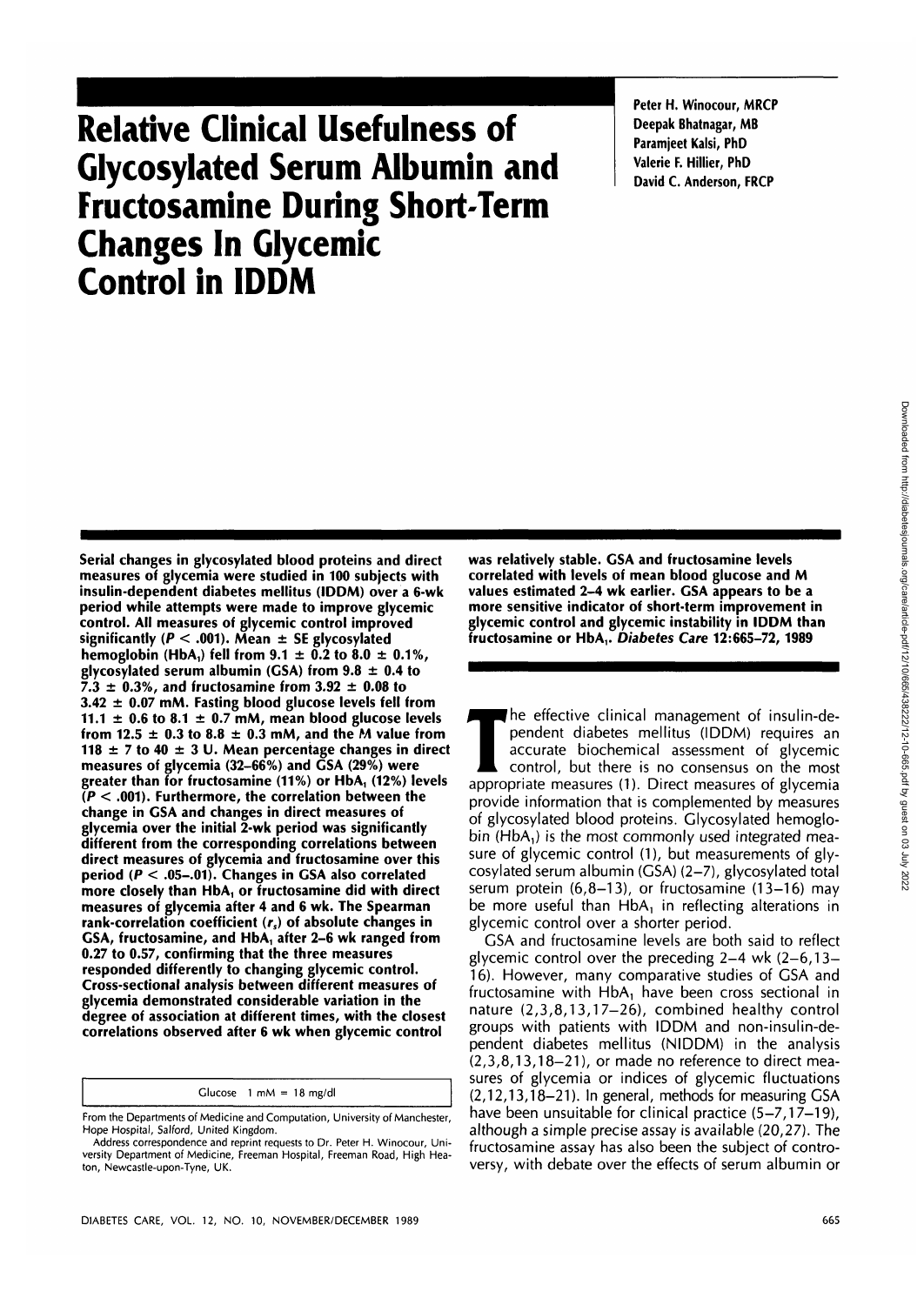lipid concentrations and the lack of standardization in general (16,26,28-33).

We prospectively examined the clinical value of GSA and fructosamine in a group of patients with IDDM in whom attempts were made to improve glycemic control over a 6-wk period and compared these with established measures of glycemia, such as HbA, and fasting and mean blood glucose, to determine whether GSA and fructosamine were sensitive enough to reflect moderate short-term improvements in glycemic control.

#### **RESEARCH DESIGN AND METHODS**

The study was approved by the Salford Area Ethical Committee. One hundred thirteen individuals (68 men, 45 women) with IDDM were studied, 100 of whom pro-



vided comprehensive data for analysis. They were aged  $40.3 \pm 1.1$  yr (range 15–69 yr) and had been diabetic for 13.1  $\pm$  0.8 yr (range 4 mo to 57 yr). They had an average body mass index (23.6  $\pm$  0.8 kg/m<sup>2</sup>, range 15– 35 kg/m<sup>2</sup>), had preserved kidney function (urea 5.3  $\pm$ 0.1 mM), and were normoalbuminemic (range 37-51 g/L). Forty-nine percent of the subjects had no detectable C-peptide response to a standard meal. None of the subjects were ketotic at any time during the assessment. Initial assessments were made in the hospital and samples were taken for measurement of fasting blood glucose, GSA, fructosamine, HbA,, and serum albumin after an overnight fast. Thereafter, the usual dose of insulin was administered, followed by breakfast 30 min later. A 10-point capillary whole-blood glucose profile (preprandial, 1- and 2-h postprandial, and bedtime measurements) was conducted during the day from which the mean blood glucose and the M value of Schlichtkrull et al. (34) were derived. Blood glucose control was improved by intensified conventional therapy along with a program of education and self-monitoring of blood



**FIG. 1. Serial changes over 6 wk in direct measures of glycemia in 100 subjects with insulin-dependent diabetes mellitus. A, M value; B, mean blood glucose (•), fasting blood glucose** ( $\bigcirc$ ). \*\*\**P*  $\le$  .001 vs. baseline values.

**FIG. 2. Serial changes over 6 wk in serum albumin and glycosylated blood proteins in 100 subjects with insulindependent diabetes mellitus. A, glycosylated hemoglobin** (O), glycosylated serum albumin ( $\bullet$ ); *B*, albumin; *C*, fruc**tosamine (** $\bullet$ **), corrected fructosamine (** $\circ$ **). \*\*\*P**  $\leq$  .001 vs. **baseline values.**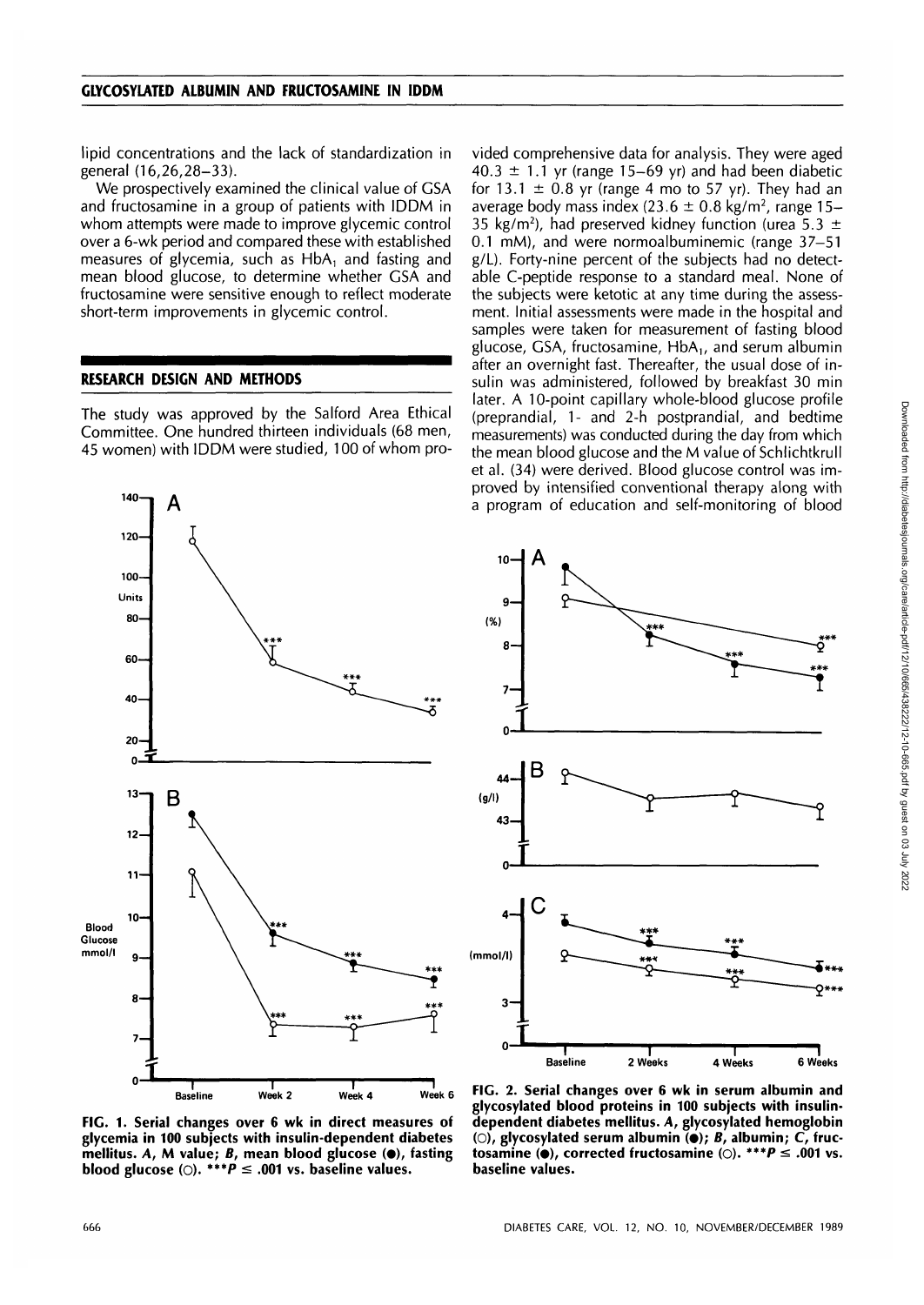glucose. Patients then returned at 2-wk intervals for fructosamine, GSA, and albumin measurements. Before each 2-wk visit, a 10-point capillary blood glucose profile was conducted with a reflectance meter and on a filter card at home. Patient-generated data were verified by measuring stored blood strips on a hospital meter and by validation with filter card whole-blood glucose measurement as described previously (35). Whole-blood glucose was measured on all occasions by a glucose oxidase technique (between-assay variability 1-3%), HbA, by ion-exchange chromatography (Mannheim, FRG; normal range 5.0-8.0%, between-assay variability 3-6%), and GSA by column affinity chromatography and immunoturbidimetry (normal range 1.5-5.4%, between-assay variability 4-7%), as described previously (27). Serum fructosamine was measured with a kit (carbonate buffer pH 10.35) by a Cobas-Fara centrifugal analyzer (Roche, Welwyn Garden City, Herts, UK). Our normal range, based on 56 nondiabetic healthy controls, was 1.87-2.97 mM. Between-assay precision varied from 1 to 3%, and pooled patient serum samples were run in each batch to ensure quality control with a glycosylated albumin solution containing 2.76 mM fructosamine used as a standard. Serum albumin was measured by a turbidimetric method on the Cobas-Fara centrifugal analyzer, and fructosamine values were then corrected to a standard albumin concentration of 40 g/L.

Levels of GSA, fructosamine, and HbA, (when appropriate) were compared with the direct measures of glycemia made at 2, 4, and 6 wk. The ability of GSA and fructosamine to reflect improvements in glycemia over periods of 2, 4, and 6 wk was also determined.

**Statistical analyses.** The relationship between variables and the changes  $(\Delta)$  over time in measured variables were assessed by the Spearman rank-correlation coefficient  $(r<sub>s</sub>)$ . The Spearman correlation coefficient was chosen because it does not assume a linear relationship between variables and does not require normally distributed variables. One-tailed P values were calculated based on an a priori hypothesis of positive correlation between variables.

The percentage decrease from basal values in glycemic measures over time was calculated for each individual. Mean values are presented because of skewed distribution. The differences in the extent of the decreases were assessed by Wilcoxon's matched-pairs signed-rank test. The Spearman correlation coefficients were compared with Hotelling's t test on the assumption that for a large number of cases they are distributed approximately as Pearson's coefficient (36,37).

## **RESULTS**

**Glycemic patterns during 6 wk improved glycemic control.** Marked improvements were recorded in all direct measures of glycemia after the initial 2-wk period  $(P = .001;$  Fig. 1). These were paralleled by significant reductions in GSA, fructosamine ( $P = .001$ ), and corrected fructosamine ( $P < .01$ ) to a lesser degree (Fig. 2). By 4 and 6 wk, further decreases in all measures of glycemic control had occurred compared with initial values ( $P < .001$ ; Figs. 1 and 2). Adjusting fructosamine levels to a standard albumin concentration did not alter the strength of association between fructosamine and other glycemic measures appreciably, and for simplicity, we have only presented data on fructosamine levels without correction for serum albumin levels.

**Correlations between glycemic measures and glycosylated blood proteins.** Fasting blood glucose was correlated to a greater or lesser extent at the initial, 2-, 4-, and 6-wk time points with levels of GSA  $(r_s)$  range .22–.44,  $P < .05-0.001$ ) and fructosamine (r, range .22–

#### **TABLE 1**

| Comparisons of direct measures of glycemia with subsequent glycosylated serum albumin and fructosamine levels |  |  |  |
|---------------------------------------------------------------------------------------------------------------|--|--|--|
| after 2–6 wk in 100 subiects with IDDM                                                                        |  |  |  |

|                              | Glycosylated serum albumin (wk) |                  |                  | Fructosamine (wk) |                  |                  |
|------------------------------|---------------------------------|------------------|------------------|-------------------|------------------|------------------|
|                              | 2                               | 4                | 6                | 2                 | 4                | 6                |
| Fasting blood glucose levels |                                 |                  |                  |                   |                  |                  |
| Basal (wk)                   | .17                             | $.25*$           | $.20+$           | $.25*$            | $.31*$           | .12              |
|                              |                                 | $.33+$           | .38 <sup>‡</sup> |                   | .15              | .18              |
|                              |                                 |                  | .40 <sup>‡</sup> |                   |                  | .36 <sup>‡</sup> |
| Mean blood glucose levels    |                                 |                  |                  |                   |                  |                  |
| Basal (wk)                   | $.30*$                          | $.28*$           | $.20*$           | $.31 \pm$         | $.26*$           | .12              |
|                              |                                 | .42 <sup>†</sup> | .32 <sup>†</sup> |                   | .37 <sup>‡</sup> | $.30*$           |
|                              |                                 |                  | .39 <sup>†</sup> |                   |                  | .34 <sup>‡</sup> |
| M values                     |                                 |                  |                  |                   |                  |                  |
| Basal (wk)                   | $.33+$                          | $.33+$           | $.23*$           | $.33+$            | $.27*$           | .12              |
| $\mathcal{P}$                |                                 | .44 <sup>‡</sup> | .32 <sup>†</sup> |                   | .36 <sup>‡</sup> | .32 <sup>‡</sup> |
| 4                            |                                 |                  | .36 <sup>‡</sup> |                   |                  | .35 <sup>‡</sup> |

Values are correlation coefficients  $(r<sub>s</sub>)$ . IDDM, insulin-dependent diabetes mellitus. \* $P < .01$ ,  $+P < .05$ ,  $+P < .001$ .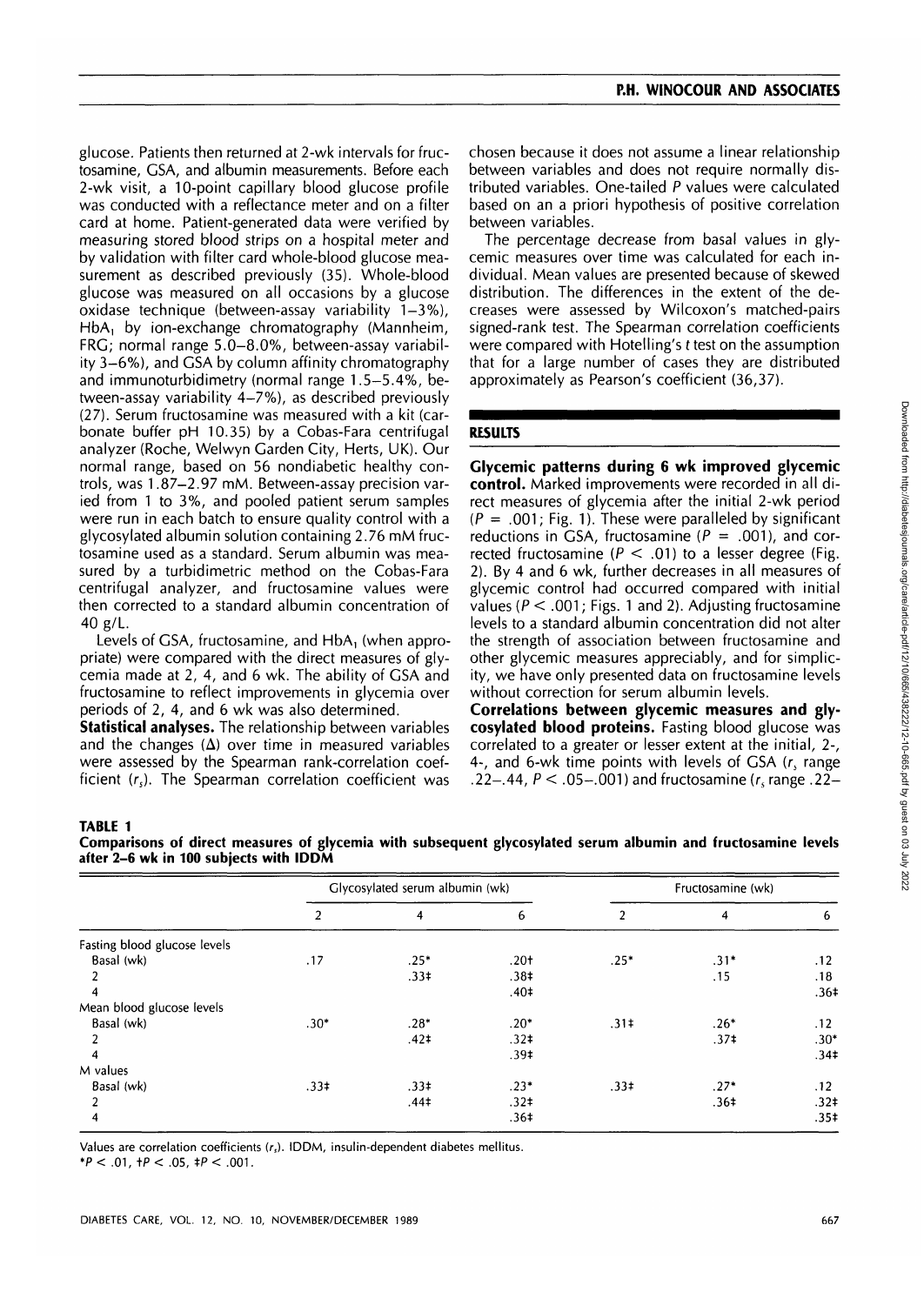**TABLE 2**

| Extent of changes ( $\Delta$ ) in measures of glycemia over 2-, 4-, and 6-wk periods in 100 subjects with IDDM |                    |                       |         |            |              |  |  |
|----------------------------------------------------------------------------------------------------------------|--------------------|-----------------------|---------|------------|--------------|--|--|
|                                                                                                                | Fasting blood      | Mean blood<br>glucose | M value |            | Fructosamine |  |  |
| $\mathbf{T}$ ina a $(1, 1, 1)$                                                                                 | $-1.7 - 2.6 - 1.6$ | $1 - 11$              | (11)    | $C0$ $(0)$ | $1 - 11$     |  |  |

| Time (wk)      | Fasting blood<br>glucose (mM) | glucose<br>(mM) | M value<br>(U) | GSA(%)        | Fructosamine<br>(mM) | $HbA_1$ (%)   |
|----------------|-------------------------------|-----------------|----------------|---------------|----------------------|---------------|
| $\Delta 0-2$   | $3.9 \pm 0.6$                 | $2.9 \pm 0.4$   | $58 \pm 8$     | $1.5 \pm 0.2$ | $0.23 \pm 0.08$      |               |
|                | (26%)                         | (21%)           | $(47%)$ *      | $(13%)$ +     | $(8\%)\ddagger$      |               |
| $\Delta$ 0-4   | $3.8 \pm 0.6$                 | $3.6 \pm 0.3$   | $73 \pm 7$     | $2.2 \pm 0.4$ | $0.35 \pm 0.11$      |               |
|                | (29%)                         | (28%)           | $(63\%)*$      | (24%)         | $(10\%)*$            |               |
| $\Delta 0 - 6$ | $3.6 \pm 0.5$                 | $3.7 \pm 0.3$   | $78 \pm 7$     | $2.5 \pm 0.3$ | $0.50 \pm 0.10$      | $1.1 \pm 0.1$ |
|                | (32%)                         | $(30\%)$        | $(66\%)*$      | (29%)         | $(11\%)^*$           | $(12\%)^*$    |

Figures are absolute decreases expressed as means  $\pm$  SE and as median percent decrease from initial value. GSA, glycosylated serum albumin; HbA,, glycosylated hemoglobin; IDDM, insulin-dependent diabetes mellitus.

\*P < .001 percentage decrease in fructosamine after 4 and 6 wk and in HbA, after 6 wk compared with those for GSA and direct measures of glycemia. Percentage decrease in M value compared with other measures after 2, 4, and 6 wk.

+P < .05 percentage decrease in fasting and mean blood glucose compared with GSA over 2 wk.

 $*P < .01$  percentage decrease in fasting and mean blood glucose compared with fructosamine over 2 wk.

.39,  $P < .05-.001$ ). Mean blood glucose levels were more closely related to levels of GSA and fructosamine  $(r_s$  range .30–.50,  $P < .01$ –.001) at the same time points. Likewise, M values reflected measures of  $GSA$  ( $r_s$  range .31–.52,  $P < .001$ ) and fructosamine (r, range .33–.49, P < .001). Cross-sectional correlations were closest after 6 wk.

GSA levels correlated with fructosamine at all time points ( $r_s$  range .46-.66,  $P < .001$ ), but there was no suggestion that the measurements closely paralleled one another.

HbA, was more highly correlated with GSA than fructosamine both initially  $(r<sub>s</sub> = .68 \text{ vs. } .44, \text{ NS})$  and after 6 wk ( $r_s = .47$  vs. .22,  $P < .05$ ).

**Comparisons of direct measures of glvcemia and subsequent GSA and fructosamine levels.** Poor correlations were observed when initial fasting blood glucose levels were compared with GSA values at 2 wk and with fructosamine at 6 wk in contrast to values at 4 wk (Table 1). Fasting blood glucose levels at 2 and 4

wk showed improved correlations with GSA levels at 4 and 6 wk and with fructosamine levels at 6 wk.

On the other hand, mean blood glucose levels measured initially and at 2 and 4 wk correlated significantly with subsequent measures of GSA at all time points and with fructosamine at most time points. A similar observation was made with M values and subsequent GSA or fructosamine levels.

**Changes in direct measures of glycemia and glyco**svlated blood proteins. The extent of the decreases in all glycemic measures from baseline are shown in Table 2. Direct glycemic measures fell 30-66% from their original levels after 6 wk; GSA fell 29%, but fructosamine and HbA, only fell 11-12%, which is significantly lower when taking the precision of the assays into account ( $P < .001$ ).

The  $\Delta$  HbA<sub>1</sub>,  $\Delta$  fructosamine, and  $\Delta$  GSA significantly reflected  $\Delta$  fasting,  $\Delta$  mean blood glucose, and  $\Delta$  M value over 6 wk. However,  $\Delta$  GSA was more closely related to changes in direct measures of glycemia than

#### **TABLE 3 Comparison of changes (A) in direct measures of glycemia and glycosylated blood proteins over 2-, 4-, and 6-wk periods in 100 subjects with IDDM**

|                                | Fasting blood<br>glucose | Mean blood<br>glucose | M value          | <b>GSA</b>       | Fructosamine     |
|--------------------------------|--------------------------|-----------------------|------------------|------------------|------------------|
| $\Delta$ HbA <sub>1</sub> (wk) |                          |                       |                  |                  |                  |
| $0 - 6$                        | $.16*$                   | $.22*$                | $.24+$           | .52 <sup>†</sup> | .42 <sup>†</sup> |
| $\Delta$ GSA (wk)              |                          |                       |                  |                  |                  |
| $0 - 2$                        | $.37 +$ §                | $.28$ tll             | $.26$ tll        |                  | .56 <sup>‡</sup> |
| $0 - 4$                        | $.28+$                   | .36 <sup>‡</sup>      | .32 <sup>‡</sup> |                  | $.53+$           |
| $0 - 6$                        | .38 <sup>†</sup>         | .36 <sup>‡</sup>      | .38 <sup>‡</sup> |                  | .27 <sup>†</sup> |
| $\Delta$ Fructosamine (wk)     |                          |                       |                  |                  |                  |
| $0 - 2$                        | $.18*$                   | .00.                  | .01              |                  |                  |
| $0 - 4$                        | .13                      | $.19*$                | $.20*$           |                  |                  |
| $0 - 6$                        | $.18*$                   | $.16*$                | $.18*$           |                  |                  |

Values are correlation coefficients (r<sub>s</sub>). GSA, glycosylated serum albumin; HbA<sub>1</sub>, glycosylated hemoglobin; IDDM, insulin-dependent diabetes mellitus.  $*P < .05$ ,  $+P < .01$ ,  $+P < .001$ . Correlation between changes in direct glycemic measures and GSA were significantly greater than with fructosamine.  $\frac{6}{5}P < .05$ ,  $\|P < .01$ .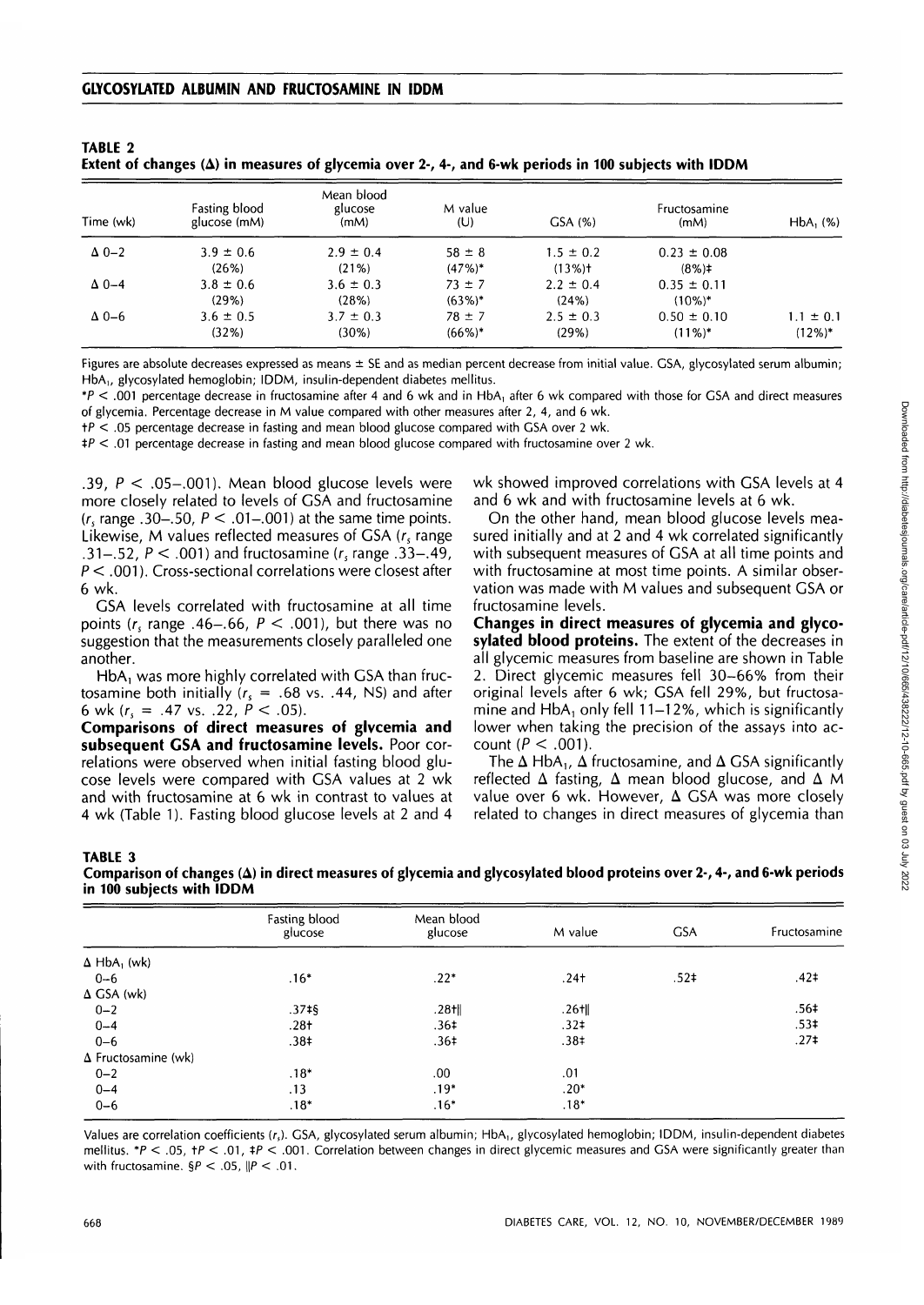

**FIG. 3. Comparison of changes (A) in mean blood glucose and glycosylated** serum albumin (GSA)  $(A; r_s = .28)$  with **changes in mean blood glucose and fructosamine (B;**  $r_s = .00$ **) over 2 wk.**  $P < .01$ difference in  $r_s$  between A and B.

 $\Delta$  fructosamine, particularly over 2 wk ( $P < .05-.01$ ) (Table 3, Figs. 3-4).

Furthermore, although  $\Delta$  HbA<sub>1</sub> over 6 wk correlated with  $\Delta$  GSA and  $\Delta$  fructosamine to a similar extent, changes in GSA and fructosamine over 2-6 wk did not parallel one another  $(r_s$  range .27-.56) (Table 3).

## **DISCUSSION**

This is the first study to compare the responses of<br>GSA and fructosamine to short-term changes in<br>glycemic control in IDDM. Direct measures of<br>glycemia and glycosylated blood proteins corre-<br>lated to a greater or lesser de GSA and fructosamine to short-term changes in glycemic control in IDDM. Direct measures of glycemia and glycosylated blood proteins correlated to a greater or lesser degree at different times, and GSA and fructosamine levels correlated with direct measures of glycemia made cross sectionally and 2-4 wk previously, suggesting that they reflect both ambient and prevailing glycemic control. However, our findings suggest that GSA is more sensitive than fructosamine to improvements in glycemic control over 2 wk. Even after 6 wk, changes in GSA and fructosamine were not parallel, and the magnitude of change in GSA was greater.

Only two of the many reports involving GSA in clinical practice have prospectively evaluated changes in GSA and have documented falls of 50-58% after 4 wk, which paralleled the improvement in glycemia (2-7,13,17-20). One of these reports predominantly involved NIDDM subjects, and the other used an insensitive method to measure GSA (5,6). Anecdotal reports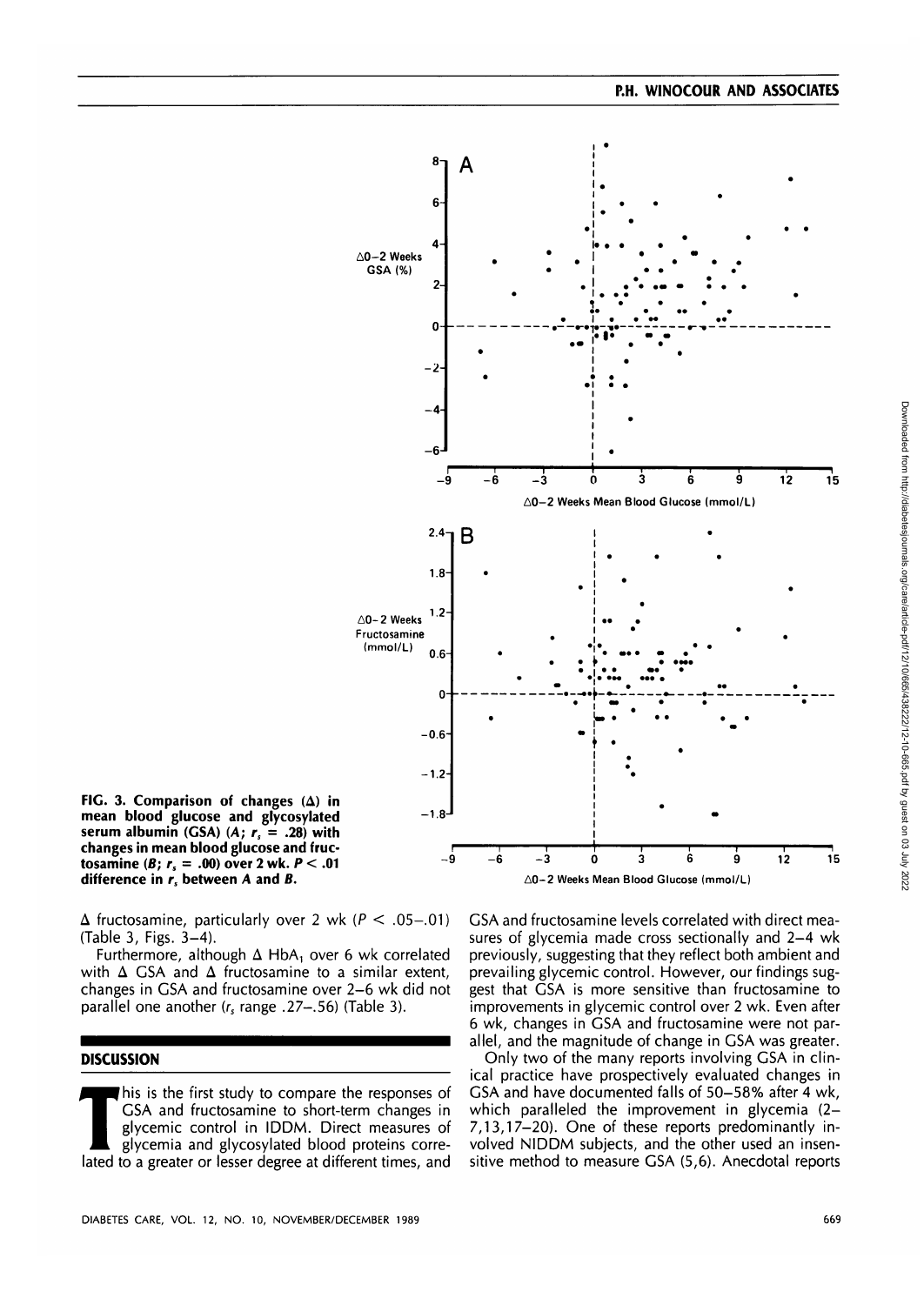

**FIG. 4. Comparison of changes (A) in mean blood glucose and glycosylated serum albumin (GSA)** (A;  $r_s = .36$ ) with **changes in mean blood glucose and fructosamine** (B;  $r_s = .16$ ) over 6 wk.

(3,4) have suggested that GSA falls 40-50% in IDDM patients after 2-4 wk in response to 50% reductions in mean blood glucose levels. Our study indicates that reductions in mean blood glucose levels of 21-28% (from 12.5 to 9.6 mM after  $2$  wk, and 8.9 mM after 4 wk) were accompanied by similar reductions in GSA levels. Worsening glycemic control (a rise in blood glucose from 8.3 to 11.1 mM) has been shown to lead to increases in GSA levels after 1 wk (3). Although the affinity chromatography method used to measure GSA in this study is known to be simple, sensitive, and specific (27); the capacity of the affinity columns to extract all glycosylated albumin was exceeded in previous reports (6,7,17- 19), and/or insensitive dye-binding techniques were used to measure GSA.

We found that fructosamine was insensitive to shortterm improvements in glycemia over 2-4 wk and that levels did not closely parallel those of GSA, confirming our earlier findings (24,26) and those of Mosca et al. (23). In contrast, other groups have suggested in crosssectional reports that fructosamine levels closely relate not only to HbA, but also to measures of GSA and glycosylated total serum proteins (13,16,21,22,25). Most of these reports have combined data from healthy con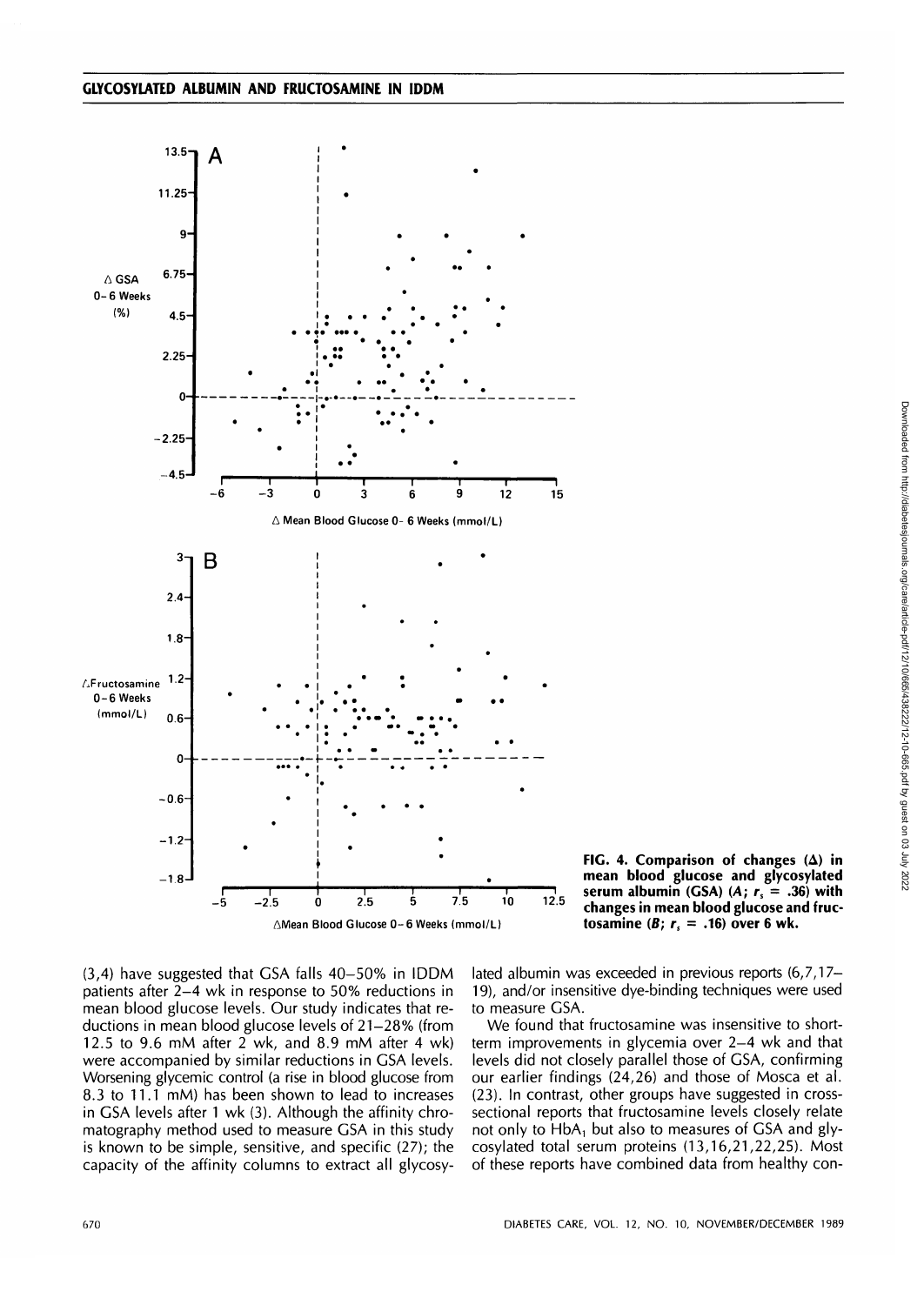trol subjects and subjects with IDDM and NIDDM. Our study shows that there can be considerable variation in the relationships between the various measures of glycemia in the same group of patients at different points and that the correlations were closest after 6 wk when control was stable. After 2 wk, it is clear that even  $\Delta$ GSA was limited in reflecting  $\Delta$  mean blood glucose in many cases.

Despite the apparent advantage of GSA over fructosamine in reflecting short-term improved control in IDDM, we acknowledge that the automated fructosamine assay performed as well as  $HbA_1$  over the 6-wk period and is considerably cheaper and quicker than available HbA, or GSA assays.

However, continued controversy remains over standardization of the fructosamine assay (16,28-33). Variation in the pH of the carbonate buffer used in the fructosamine assay can alter reduction of the nitroblue tetrazolium dye and the fructosamine level (16,33), and the use of synthetic and purified secondary standards in different reports makes comparison difficult (16). Moreover, there is evidence suggesting that 50% of the fructosamine level (i.e., 50% of nitroblue tetrazolium reduction) is due to an unidentified serum substrate and not to glycosylated serum proteins (38), which might explain why a particular fructosamine level may estimate a mean blood glucose level that is inaccurate by as much as 4 mM (39). As with GSA, there is little data on the response of fructosamine to improved glycemic control in diabetes. In one report on NIDDM, fructosamine levels did not fall significantly for at least 5 wk when fasting blood glucose levels had fallen almost 50% (from 12.3 to 6.5 mM) (15). One anecdotal report suggested that significant decreases in fructosamine levels were apparent 3 wk after insulin treatment was begun in newly diagnosed IDDM patients (13). Our study demonstrates that fructosamine is less sensitive in reflecting improvements in glycemic control in patients with established IDDM. However, HbA,, GSA, and fructosamine are all more sensitive to an abrupt deterioration in glycemic control than to a comparable improvement in glycemic control, and significant increases in GSA and fructosamine may develop within 1 wk of sustained hyperglycemia (3,15).

In conclusion, although fructosamine, GSA, and  $HbA<sub>1</sub>$ may all give comparable information about preceding hyperglycemia, GSA appears to be the most reliable, sensitive marker of short-term improved glycemic control in IDDM over a 2-wk period.

## **ACKNOWLEDGMENTS**

We are grateful to J. Young for secretarial assistance and to Pierce and Warriner and Roche Products for the gifts of glycosylated serum albumin affinity chromatography columns and fructosamine kits.

This work was supported by grants from the North

West Regional Health Authority and Eli Lilly and Company.

## **REFERENCES**

- 1. Service FJ, O'Brien PC, Rizza RA: Measurements of glucose control. Diabetes Care 10:225-37, 1987
- 2. Guthrow CE, Morris MA, Day JF, Thorpe SR, Baynes JW: Enhanced nonenzymatic glycosylation of human serum albumin in diabetes mellitus. Proc Natl Acad Sci USA 76:4258-61, 1979
- 3. Dolhofer R, Wieland OH: Increased glycosylation of serum albumin in diabetes mellitus. Diabetes 29:417-22, 1980
- 4. Dolhofer R, Renner R, Wieland OH: Different behaviour of haemoglobin  $A_{1a-c}$  and glycosyl-albumin levels during recovery from diabetic ketoacidosis and non-acidotic coma. Diabetologia 21:211-15, 1981
- 5. Jones IR, Owens DR, Williams S, Ryder REJ, Birtwell AJ, Jones MK, Gicheru K, Hayes TM: Glycosylated serum albumin: an intermediate index of diabetic control. Diabetes Care 6:501-503, 1983
- 6. Leiper JM, Talwar D, Robb DA, Lunan CB, MacCuish AC: Glycosylated albumin and glycosylated proteins: rapidly changing indices of glycaemia in diabetic pregnancy. Q I Med 55:225-31, 1985
- 7. Ziel FH, Davidson MB: The role of glycosylated serum albumin in monitoring glycemic control in stable insulinrequiring diabetic out-patients. J Clin Endocrinol Metab 64:269-73, 1987
- 8. Yue DK, Morris K, McLennan S, Turtle JR: Glycosylation of plasma protein and its relation to glycosylated hemoglobin in diabetes. Diabetes 29:296-300, 1980
- 9. Kennedy AL, Merimee TJ: Glycosylated serum protein and haemoglobin A, levels to measure control of glycaemia. Ann Intern Med 95:56-58, 1981
- 10. Kennedy A, Mehl TD, Riley WJ, Merimee TJ: Non-enzymatically glycosylated serum protein in diabetes mellitus: an index of short-term glycaemia. Diabetologia 21:94-98, 1981
- 11. Schleicher ED, Gerbitz KD, Dolhofer R, Reindl E, Wieland OH, Edelmann E, Haslbeck M, Kemmler W, Walter H, Mehnert H: Clinical utility of nonenzymatically glycosylated blood proteins as an index of glucose control. Diabetes Care 7:548-56, 1984
- 12. Morris MA, Grandis AS, Litton JC: Longitudinal assessment of glycosylated blood protein concentrations in normal pregnancy and gestational diabetes. Diabetes Care 9:107-10, 1986
- 13. Lloyd DR, Nott M, Marples J: Comparison of serum fructosamine with glycosylated serum protein (determined by affinity chromatography) for the assessment of diabetic control. Diabetic Med 2:474-78, 1985
- 14. Baker JR, O'Connor JP, Metcalf PA, Lawson MR, Johnson RN: Clinical usefulness of estimation of serum fructosamine concentration as a screening test for diabetes mellitus. Br Med I 287:863-67, 1983
- 15. Baker JR, Johnson RN, Scott DJ: Serum fructosamine concentrations in patients with type II (non-insulin-dependent) diabetes mellitus during changes in management. Br Med I 288:1484-86, 1984
- 16. Armbruster DA: Fructosamine: structure, analysis, and clinical usefulness. Clin Chem 33:2153-63, 1987